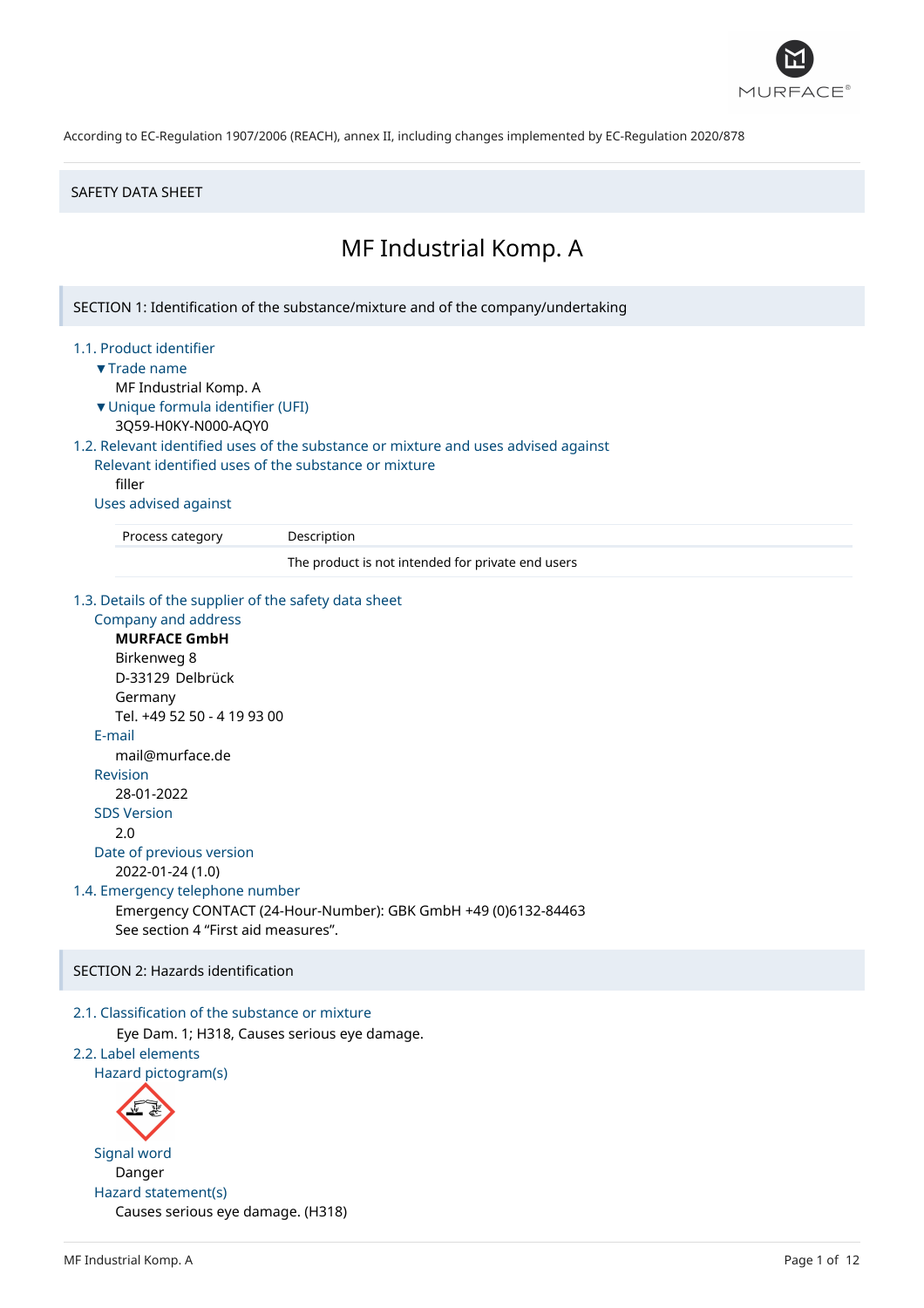

#### Safety statement(s) General

### -

# Prevention

Wear eye protection/protective gloves/protective clothing. (P280)

# ▼Response

Immediately call a POISON CENTER/doctor. (P310)

IF IN EYES: Rinse cautiously with water for several minutes. Remove contact lenses, if present and easy to do. Continue rinsing. (P305+P351+P338)

# Storage

- Disposal -

### Hazardous substances

Epoxy-Amin-Addukt Tetraethylenepentamine 2-piperazin-1-ylethylamine Triethylenetetramine 4,4'-isopropylidenediphenol

2.3. Other hazards

### Additional labelling

EUH208, Contains 2-piperazin-1-ylethylamine, Tetraethylenepentamine, Triethylenetetramine, 4,4' isopropylidenediphenol. May produce an allergic reaction.

### Additional warnings

This mixture/product does not contain any substances considered to meet the criteria classifying them as PBT and/or vPvB.

#### VOC

# VOC content: 0 g/L

MAXIMUM VOC CONTENT (Phase II, category B/b: 250 g/L)

# SECTION 3: Composition/information on ingredients

### 3.2. Mixtures

| Product/substance | Identifiers                                                       | % w/w       | Classification         | Note  |
|-------------------|-------------------------------------------------------------------|-------------|------------------------|-------|
| Barium sulfate    | CAS No.: 7727-43-7<br>EC No.: 231-784-4<br>REACH:<br>Index No.:   | ≥5-<9%      |                        | $[1]$ |
| Epoxy-Amin-Addukt | CAS No.: 260549-92-6<br>EC No.: 638-788-9<br>REACH:<br>Index No.: | ≥4,5 - <5%  | Eye Dam. 1, H318       |       |
| Quartz (SiO2)     | CAS No.: 14808-60-7<br>EC No.: 238-878-4<br>REACH:                | $≥1 - 1,5%$ | <b>STOT RE 2, H373</b> |       |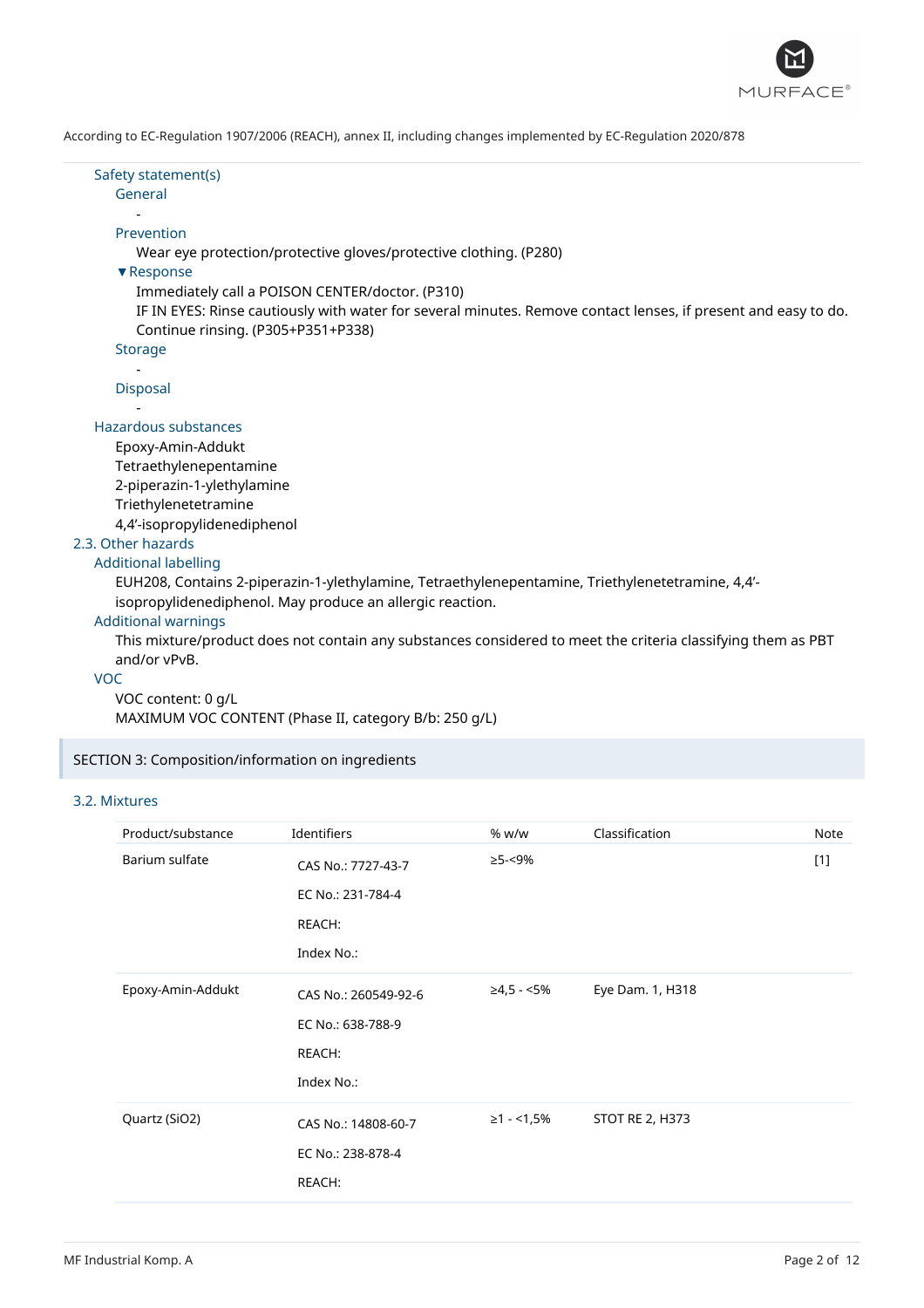

|                                    | Index No.:                                                                                                  |                     |                                                                                                                                                                                 |                   |
|------------------------------------|-------------------------------------------------------------------------------------------------------------|---------------------|---------------------------------------------------------------------------------------------------------------------------------------------------------------------------------|-------------------|
| Tetraethylenepentamine             | CAS No.: 112-57-2<br>EC No.: 203-986-2<br>REACH:<br>Index No.: 612-060-00-0                                 | $\ge 0.3 - 0.35\%$  | Acute Tox. 4, H302<br>Acute Tox. 4, H312<br>Skin Corr. 1B, H314<br>Skin Sens. 1, H317<br>Aquatic Chronic 2, H411                                                                |                   |
| 2-piperazin-1-<br>ylethylamine     | CAS No.: 140-31-8<br>EC No.: 205-411-0<br>REACH: 01-2119471486-30<br>Index No.: 612-105-00-4                | $\ge 0.3 - 0.35\%$  | Acute Tox. 4, H302<br>Acute Tox. 3, H311<br>Skin Corr. 1B, H314<br>Skin Sens. 1, H317<br>Eye Dam. 1, H318<br>Repr. 2, H361<br><b>STOT RE 1, H372</b><br>Aquatic Chronic 3, H412 |                   |
| Triethylenetetramine               | CAS No.: 112-24-3<br>EC No.: 203-950-6<br>REACH:<br>Index No.: 612-059-00-5                                 | $\geq 0.2 - 0.25\%$ | Acute Tox. 4, H312<br>Skin Corr. 1B, H314<br>Skin Sens. 1, H317<br>Aquatic Chronic 3, H412                                                                                      |                   |
| $4,4'$ -<br>isopropylidenediphenol | CAS No.: 80-05-7<br>EC No.: 201-245-8<br>REACH: 01-2119457856-23-<br><b>XXXX</b><br>Index No.: 604-030-00-0 | $≥0,1 - 5,15%$      | Skin Sens. 1, H317<br>Eye Dam. 1, H318<br>STOT SE 3, H335<br>Repr. 1B, H360F                                                                                                    | [1]<br>[3]<br>[5] |

-----

See full text of H-phrases in section 16. Occupational exposure limits are listed in section 8, if these are available. Other information

[1] European occupational exposure limit

[3] According to UK REACH, Annex XVII, the substance is subject to restrictions.

[5] Substance is included in the Candidate List of substances of very high concern (SVHC).

### SECTION 4: First aid measures

# 4.1. Description of first aid measures

### General information

In the case of accident: Contact a doctor or casualty department – take the label or this safety data sheet. Contact a doctor if in doubt about the injured person's condition or if the symptoms persist. Never give an unconscious person water or other drink.

### Inhalation

Upon breathing difficulties or irritation of the respiratory tract: Bring the person into fresh air and stay with him/her.

### Skin contact

IF ON SKIN: Wash with plenty of water and soap.

Remove contaminated clothing and shoes. Ensure to wash exposed skin thoroughly with water and soap. DO NOT use solvents or thinners.

If skin irritation occurs: Get medical advice/attention.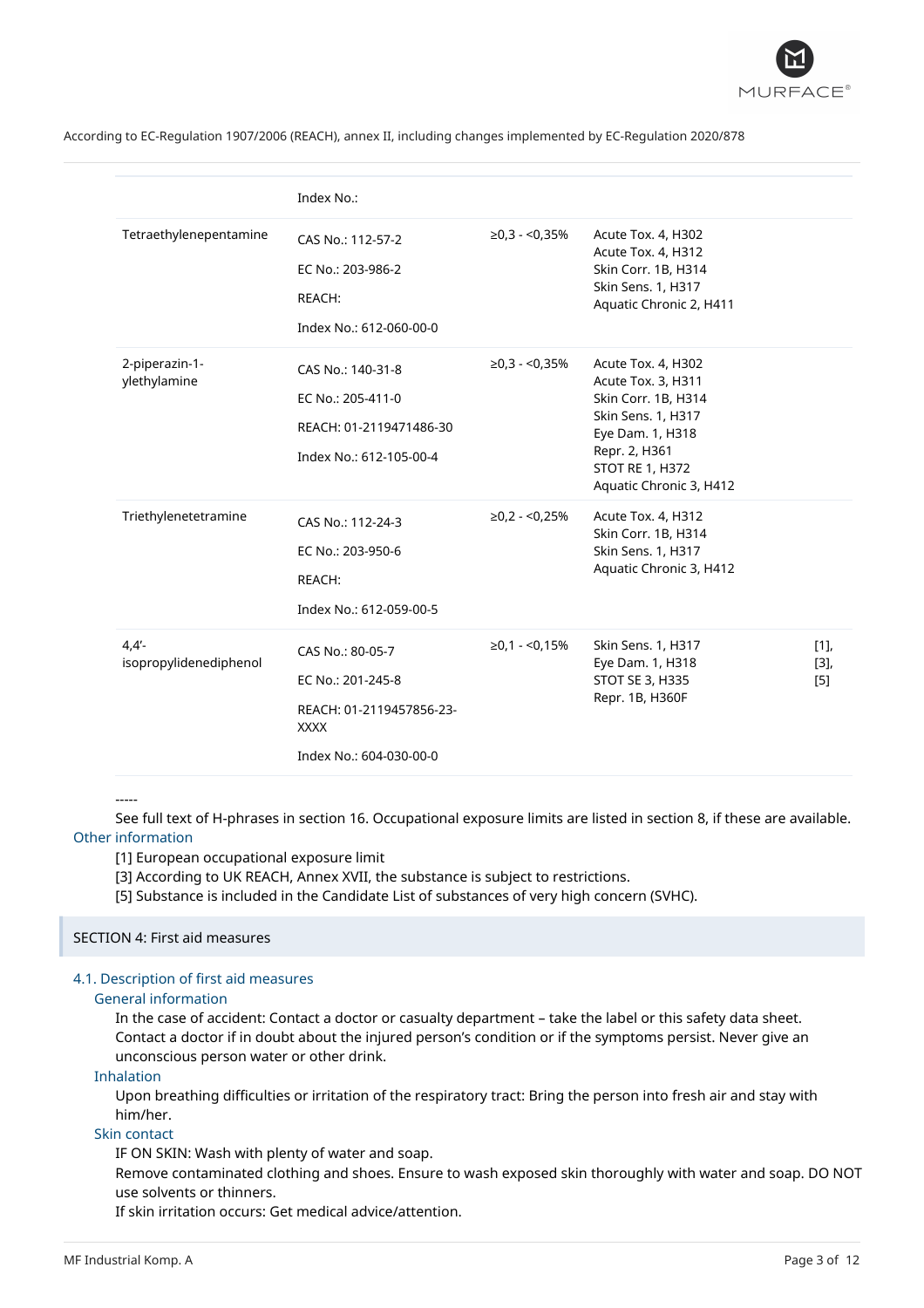

### Eye contact

Upon irritation of the eye: Remove contact lenses. Flush eyes with plenty of water or salt water (20-30°C) for at least 15 minutes and continue until irritation stops. Make sure you flush under the upper and lower eyelids. Seek medical assistance immediately and continue flushing during transport.

### Ingestion

Provide plenty of water for the person to drink and stay with him/her. In case of malaise, seek medical advice immediately and bring the safety data sheet or label from the product. Do not induce vomiting, unless recommended by the doctor. Have the victim lean forward with head down to avoid inhalation of- or choking on vomited material.

#### Burns

Not applicable

### 4.2. Most important symptoms and effects, both acute and delayed

This product contains substances that may trigger an allergic reaction to predisposed persons. Irritation effects: This product contains substances, which may cause irritation upon exposure to skin, eyes or lungs. Exposure may result in an increased absorption potential of other hazardous substances at the area of exposure.

### 4.3. Indication of any immediate medical attention and special treatment needed

IF exposed or concerned:

Get immediate medical advice/attention.

# Information to medics

Bring this safety data sheet or the label from this product.

# SECTION 5: Firefighting measures

### 5.1. Extinguishing media

Suitable extinguishing media: Alcohol-resistant foam, carbon dioxide, powder, water mist. Unsuitable extinguishing media: Waterjets should not be used, since they can spread the fire.

# 5.2. Special hazards arising from the substance or mixture

Fire will result in dense smoke. Exposure to combustion products may harm your health. Closed containers, which are exposed to fire, should be cooled with water. Do not allow fire-extinguishing water to enter the sewage system and nearby surface waters.

### 5.3. Advice for firefighters

Wear self-contained breathing apparatus and protective clothing to prevent contact. Upon direct exposure contact The National Poisons Information Service (dial 111, 24 h service) in order to obtain further advice.

#### SECTION 6: Accidental release measures

# 6.1. Personal precautions, protective equipment and emergency procedures

# Avoid direct contact with spilled substances.

# 6.2. Environmental precautions

Avoid discharge to lakes, streams, sewers, etc.

# 6.3. Methods and material for containment and cleaning up

Use sand, earth, vermiculite, diatomaceous earth to contain and collect non-combustible absorbent materials and place in container for disposal, according to local regulations.

To the extent possible cleaning is performed with normal cleaning agents. Avoid use of solvents.

# 6.4. Reference to other sections

See section 13 on "Disposal considerations" in regard of handling of waste.

See section 8 "Exposure controls/personal protection" for protective measures.

# SECTION 7: Handling and storage

# 7.1. Precautions for safe handling

Avoid direct contact with the product.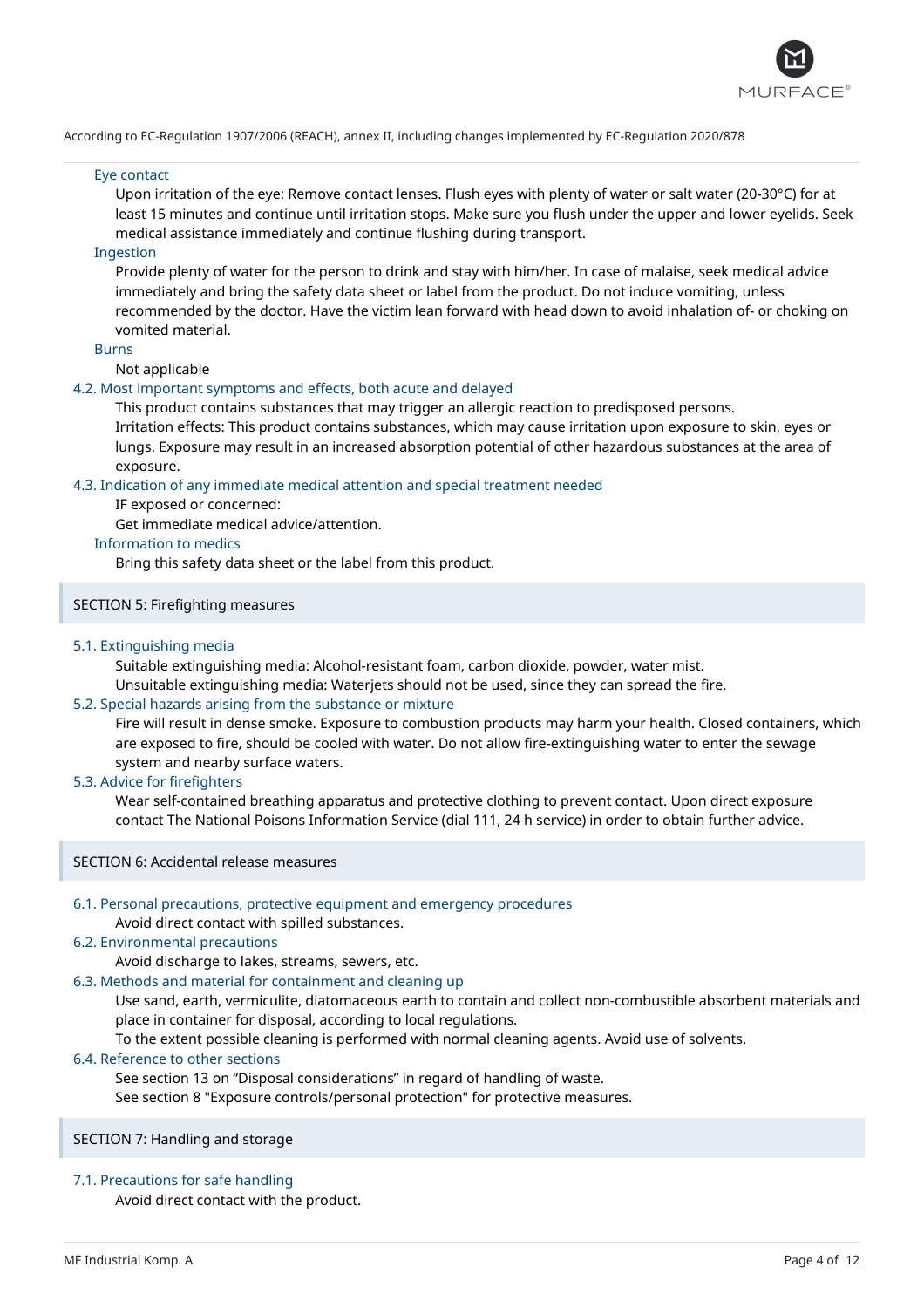

Smoking, drinking and consumption of food is not allowed in the work area.

See section 8 "Exposure controls/personal protection" for information on personal protection.

7.2. Conditions for safe storage, including any incompatibilities

Containers that have been opened must be carefully resealed and kept upright to prevent leakage. Recommended storage material

Keep only in original packaging.

Storage temperature

Dry, cool and well ventilated

Incompatible materials

Strong acids, strong bases, strong oxidizing agents, and strong reducing agents.

### 7.3. Specific end use(s)

This product should only be used for applications quoted in section 1.2

SECTION 8: Exposure controls/personal protection

# 8.1. Control parameters

 $\overline{a}$ 

 $\overline{a}$ 

 $\overline{a}$ 

Barium sulfate Long term exposure limit (8 hours) (mg/m<sup>3</sup>): 10(inhalable)/4(respirable)

Quartz (SiO2)

Long term exposure limit (8 hours) (mg/m<sup>3</sup>): 0,1 (respirable fraction) Annotations:

Carc = Capable of causing cancer and/or heritable genetic damage.

4,4'-isopropylidenediphenol Long term exposure limit (8 hours) (mg/m<sup>3</sup>): 2

The Control of Substances Hazardous to Health Regulations 2002. SI 2002/2677 The Stationery Office 2002. EH40/2005 Workplace exposure limits (Fourth Edition 2020).

# DNEL

No data available

PNEC

No data available

# 8.2. Exposure controls

Compliance with the given occupational exposure limits values should be controlled on a regular basis. General recommendations

Smoking, drinking and consumption of food is not allowed in the work area.

### Exposure scenarios

There are no exposure scenarios implemented for this product.

Exposure limits

Professional users are subjected to the legally set maximum concentrations for occupational exposure. See occupational hygiene limit values above.

# Appropriate technical measures

The formation of vapours must be kept at a minimum and below current limit values (see above). Installation of a local exhaust system if normal air flow in the work room is not sufficient is recommended. Ensure emergency eyewash and -showers are clearly marked.

### Hygiene measures

In between use of the product and at the end of the working day all exposed areas of the body must be washed thoroughly. Always wash hands, forearms and face.

#### Measures to avoid environmental exposure

No specific requirements

Individual protection measures, such as personal protective equipment

▼Generally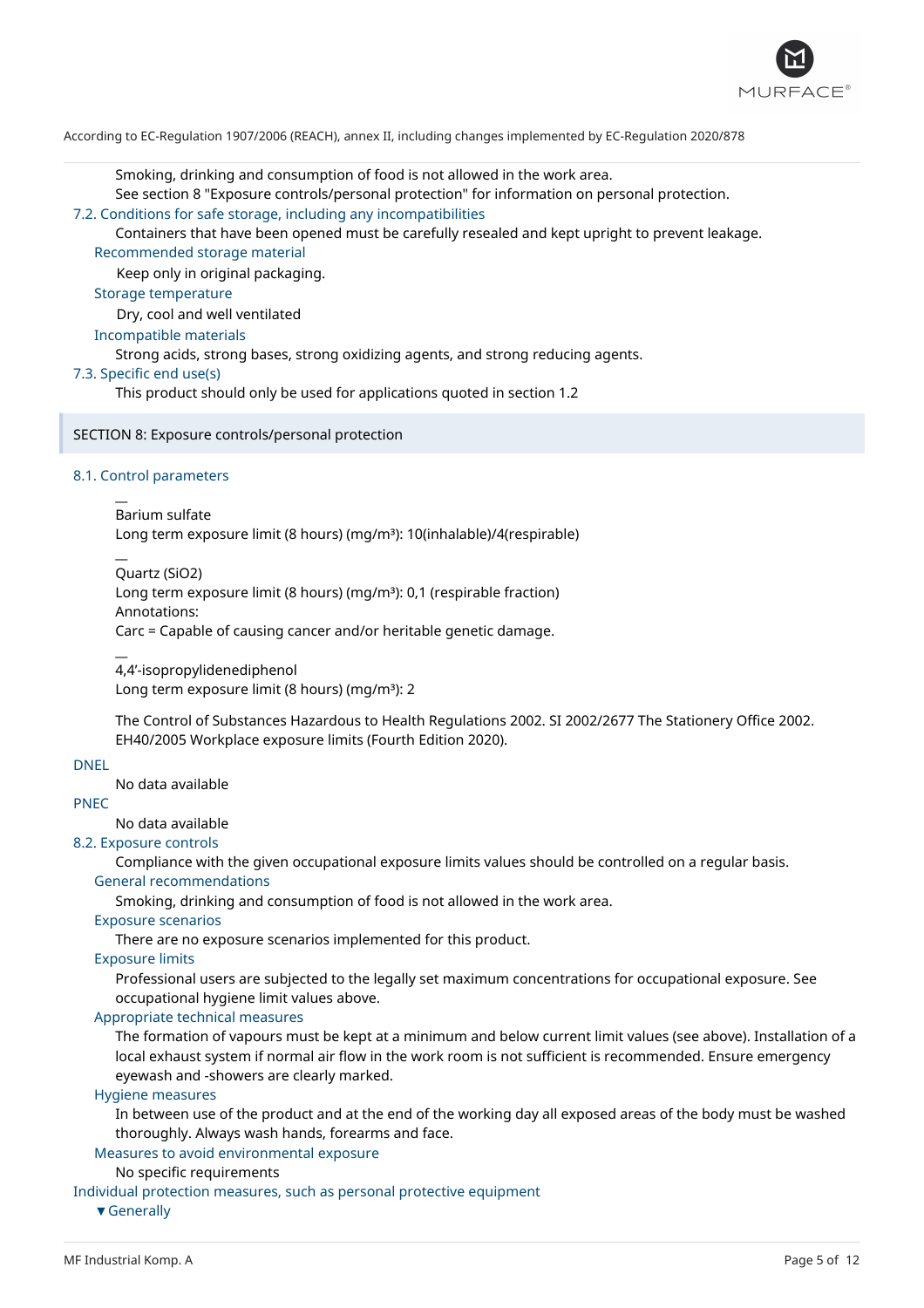

| No specific requirements<br>▼ Respiratory Equipment                                                                                       |                         |                             |                                   |  |
|-------------------------------------------------------------------------------------------------------------------------------------------|-------------------------|-----------------------------|-----------------------------------|--|
| Work situation                                                                                                                            | Class<br>Type           | Colour                      | Standards                         |  |
|                                                                                                                                           |                         |                             | EN14387                           |  |
|                                                                                                                                           |                         |                             |                                   |  |
| ▼ Skin protection                                                                                                                         |                         |                             |                                   |  |
| Recommended                                                                                                                               | Type/Category           |                             | Standards                         |  |
| Dedicated work clothing<br>should be worn. Wear a<br>protective suit in the<br>event of prolonged<br>periods of work with the<br>product. | $\blacksquare$          |                             | ÷,                                |  |
| ▼ Hand protection                                                                                                                         |                         |                             |                                   |  |
| Material                                                                                                                                  | Glove thickness<br>(mm) | Breakthrough time<br>(min.) | Standards                         |  |
|                                                                                                                                           | $0,6$ mm                | >480                        | EN374-2, EN374-3,<br><b>EN388</b> |  |
|                                                                                                                                           | 0,6                     | > 30                        | EN374-2, EN374-3,<br><b>EN388</b> |  |
| ▼ Eye protection                                                                                                                          |                         |                             |                                   |  |
| <b>Type</b>                                                                                                                               | <b>Standards</b>        |                             |                                   |  |
| Safety glasses with side<br>shields.                                                                                                      | <b>EN166</b>            |                             |                                   |  |
| SECTION 9: Physical and chemical properties                                                                                               |                         |                             |                                   |  |
| 9.1. Information on basic physical and chemical properties                                                                                |                         |                             |                                   |  |
| Physical state                                                                                                                            |                         |                             |                                   |  |
| Paste<br>Colour                                                                                                                           |                         |                             |                                   |  |
| Neutral                                                                                                                                   |                         |                             |                                   |  |
| Odour / Odour threshold<br>Ammonia odor                                                                                                   |                         |                             |                                   |  |
| pH                                                                                                                                        |                         |                             |                                   |  |
| $9 - 11$                                                                                                                                  |                         |                             |                                   |  |
| ▼ Density (g/cm <sup>3</sup> )<br>3.1                                                                                                     |                         |                             |                                   |  |
| ▼ Relative density                                                                                                                        |                         |                             |                                   |  |
| 3.1                                                                                                                                       |                         |                             |                                   |  |
| Kinematic viscosity                                                                                                                       |                         |                             |                                   |  |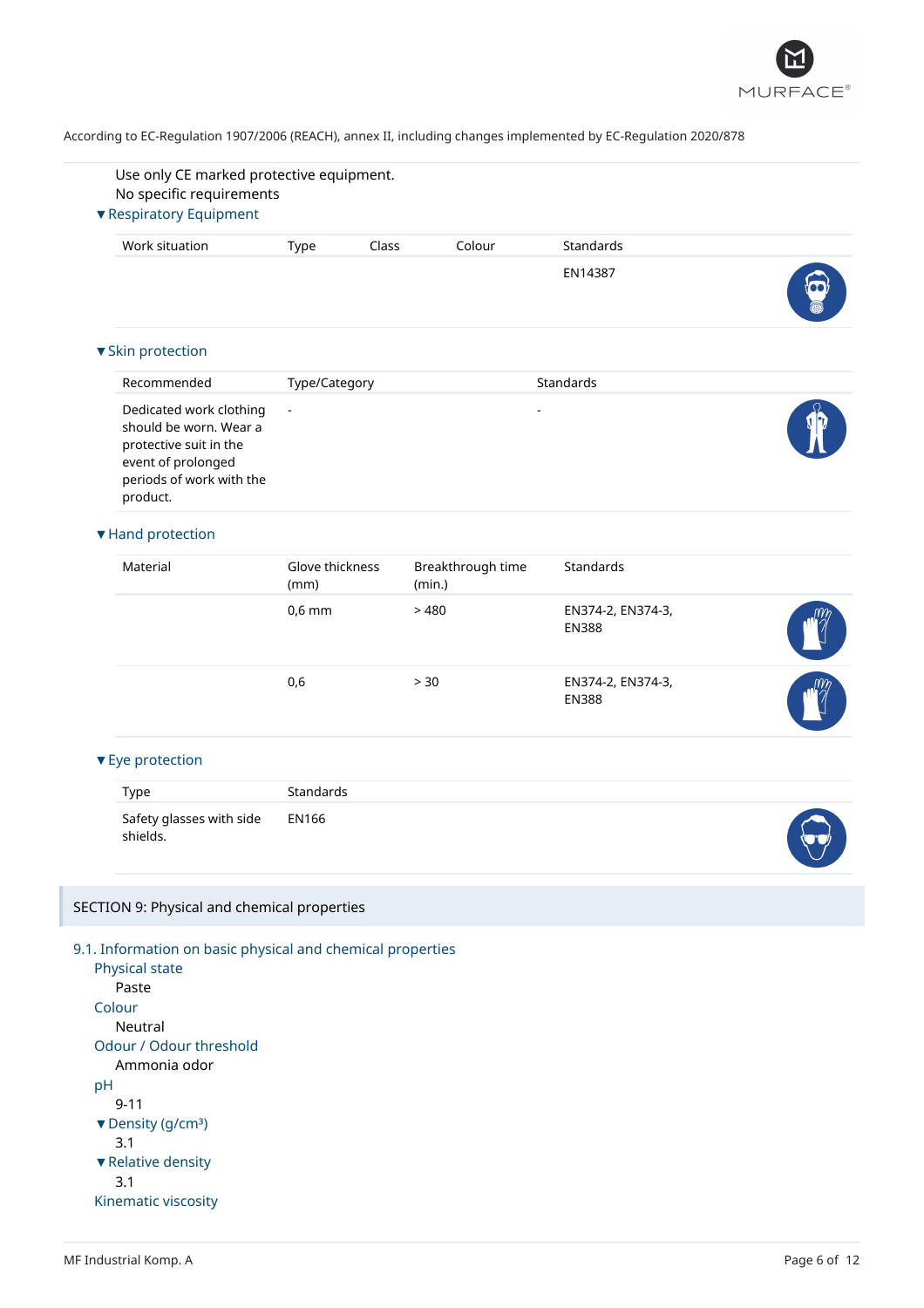

| Testing not relevant or not possible due to nature of the product.<br>▼ Particle characteristics<br>Testing not relevant or not possible due to nature of the product.<br>Phase changes<br>Melting point/Freezing point (°C)<br>Testing not relevant or not possible due to nature of the product.<br>Boiling point (°C)<br>Testing not relevant or not possible due to nature of the product.<br>Vapour pressure<br>Testing not relevant or not possible due to nature of the product.<br>Relative vapour density<br>Testing not relevant or not possible due to nature of the product.<br>Decomposition temperature (°C)                                                                                                                                                                            |
|-------------------------------------------------------------------------------------------------------------------------------------------------------------------------------------------------------------------------------------------------------------------------------------------------------------------------------------------------------------------------------------------------------------------------------------------------------------------------------------------------------------------------------------------------------------------------------------------------------------------------------------------------------------------------------------------------------------------------------------------------------------------------------------------------------|
| Testing not relevant or not possible due to nature of the product.                                                                                                                                                                                                                                                                                                                                                                                                                                                                                                                                                                                                                                                                                                                                    |
| Data on fire and explosion hazards<br>▼ Flash point (°C)<br>90 °C<br>Ignition (°C)<br>Testing not relevant or not possible due to nature of the product.<br>Auto flammability (°C)<br>Testing not relevant or not possible due to nature of the product.<br>Lower and upper explosion limit (% v/v)<br>Testing not relevant or not possible due to nature of the product.<br>Solubility<br>Solubility in water<br>Testing not relevant or not possible due to nature of the product.<br>n-octanol/water coefficient<br>Testing not relevant or not possible due to nature of the product.<br>Solubility in fat (g/L)<br>Testing not relevant or not possible due to nature of the product.<br>9.2. Other information<br>VOC (g/L)<br>0<br>Other physical and chemical parameters<br>No data available |
| SECTION 10: Stability and reactivity                                                                                                                                                                                                                                                                                                                                                                                                                                                                                                                                                                                                                                                                                                                                                                  |
| 10.1. Reactivity<br>No data available<br>10.2. Chemical stability<br>The product is stable under the conditions, noted in section 7 "Handling and storage".<br>10.3. Possibility of hazardous reactions<br>No special<br>10.4. Conditions to avoid<br>No special<br>10.5. Incompatible materials                                                                                                                                                                                                                                                                                                                                                                                                                                                                                                      |
| Strong acids, strong bases, strong oxidizing agents, and strong reducing agents.                                                                                                                                                                                                                                                                                                                                                                                                                                                                                                                                                                                                                                                                                                                      |

10.6. Hazardous decomposition products

The product is not degraded when used as specified in section 1.

SECTION 11: Toxicological information

11.1. Information on hazard classes as defined in Regulation (EC) No 1272/2008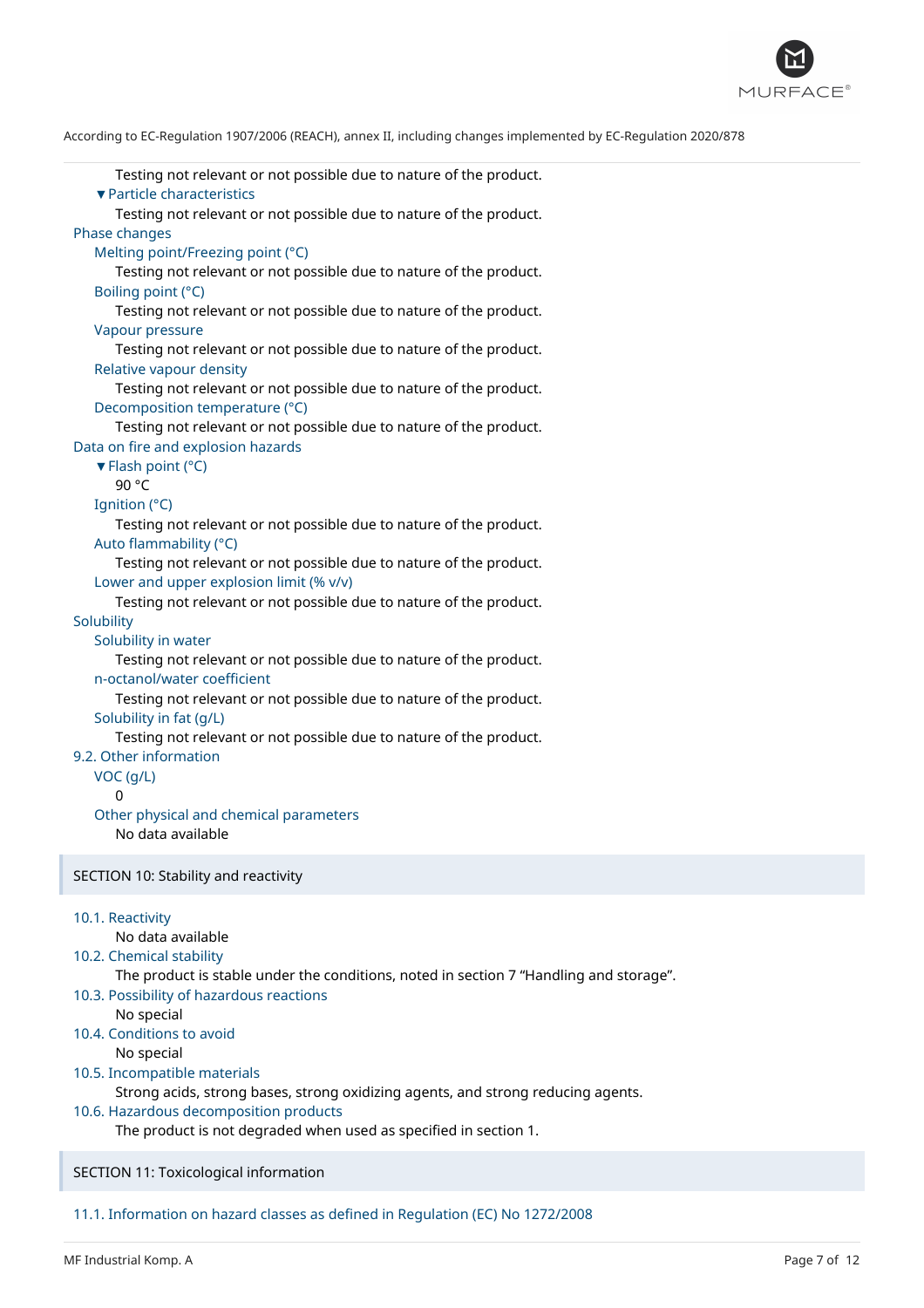

# Acute toxicity

| Product/substance | Barium sulfate         |
|-------------------|------------------------|
| Test method       |                        |
| Species           | Rat                    |
| Route of exposure | Oral                   |
| Test              | LD50                   |
| Result            | >3000 mg/kg            |
| Other information |                        |
| Product/substance | Tetraethylenepentamine |
| Test method       |                        |
| Species           | Rabbit                 |
| Route of exposure | Dermal                 |
| Test              | LD50                   |
| Result            | 550 mg/kg              |
| Other information |                        |
| Product/substance | Tetraethylenepentamine |
| Test method       |                        |
| Species           | Rat                    |
| Route of exposure | Oral                   |
| Test              | LD50                   |
| Result            | 2500 mg/kg             |
| Other information |                        |

# Skin corrosion/irritation

| Product/substance | Triethylenetetramine                        |
|-------------------|---------------------------------------------|
| Test method       |                                             |
| Species           | Rabbit                                      |
| Duration          | 24 hours                                    |
| Result            | Adverse effect observed (Highly irritating) |
| Other information |                                             |

# Serious eye damage/irritation

| Product/substance<br>Test method<br>Species<br>Duration<br>Result<br>Other information | Barium sulfate<br>Adverse effect observed (Causes serious eye damage) |
|----------------------------------------------------------------------------------------|-----------------------------------------------------------------------|
|                                                                                        |                                                                       |
| Product/substance<br>Test method                                                       | Triethylenetetramine                                                  |
| Species                                                                                | Rabbit                                                                |
| Duration                                                                               |                                                                       |
| Result<br>Other information                                                            | Adverse effect observed (Highly irritating)                           |

# Causes serious eye damage.

# Respiratory sensitisation

Based on available data, the classification criteria are not met.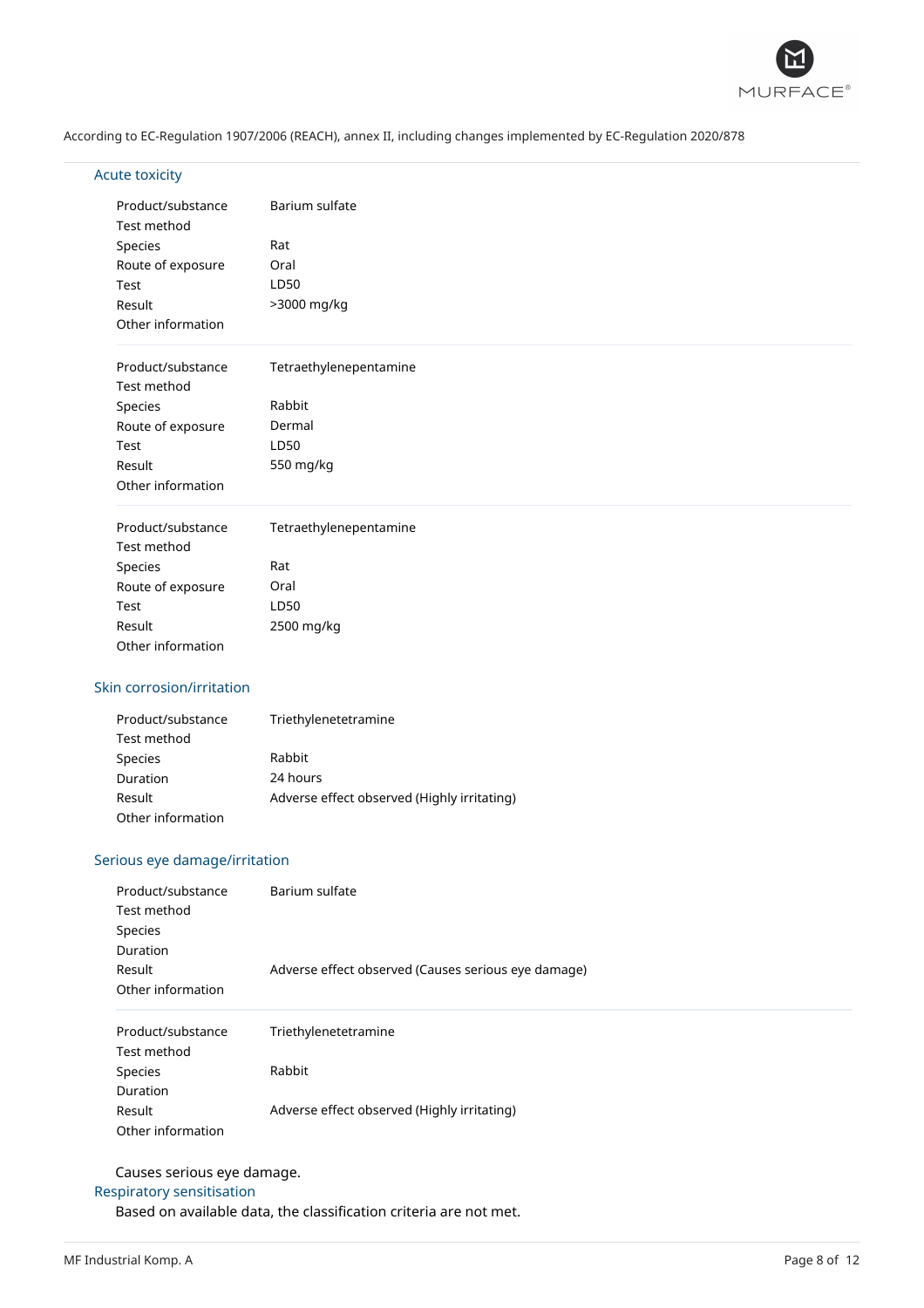

### Skin sensitisation

This product contains substances that may trigger an allergic reaction to predisposed persons.

### Germ cell mutagenicity

Based on available data, the classification criteria are not met.

#### **Carcinogenicity**

Based on available data, the classification criteria are not met.

#### Reproductive toxicity

Based on available data, the classification criteria are not met.

#### STOT-single exposure

Based on available data, the classification criteria are not met.

### STOT-repeated exposure

Based on available data, the classification criteria are not met.

#### Aspiration hazard

Based on available data, the classification criteria are not met.

### 11.2. Information on other hazards

#### Long term effects

Irritation effects: This product contains substances, which may cause irritation upon exposure to skin, eyes or lungs. Exposure may result in an increased absorption potential of other hazardous substances at the area of exposure.

# Endocrine disrupting properties

4,4'-isopropylidenediphenol: Identified as endocrine disruptor by EU (List I)

### Other information

Quartz (SiO2) has been classified by IARC as a group 1 carcinogen.

# SECTION 12: Ecological information

### 12.1. Toxicity

| Product/substance | Epoxy-Amin-Addukt |
|-------------------|-------------------|
| Test method       |                   |
| Species           | Fish              |
| Compartment       |                   |
| Duration          | 96 hours          |
| Test              | LC50              |
| Result            | $>100$ mg/L       |
| Other information |                   |
|                   |                   |

| Product/substance | Epoxy-Amin-Addukt |
|-------------------|-------------------|
| Test method       |                   |
| <b>Species</b>    | Crustacean        |
| Compartment       |                   |
| Duration          | 48 hours          |
| Test              | FC50              |
| Result            | $>15$ mg/L        |
| Other information |                   |

# 12.2. Persistence and degradability

# No data available

# 12.3. Bioaccumulative potential

No data available

# 12.4. Mobility in soil

No data available

### 12.5. Results of PBT and vPvB assessment This mixture/product does not contain any substances considered to meet the criteria classifying them as PBT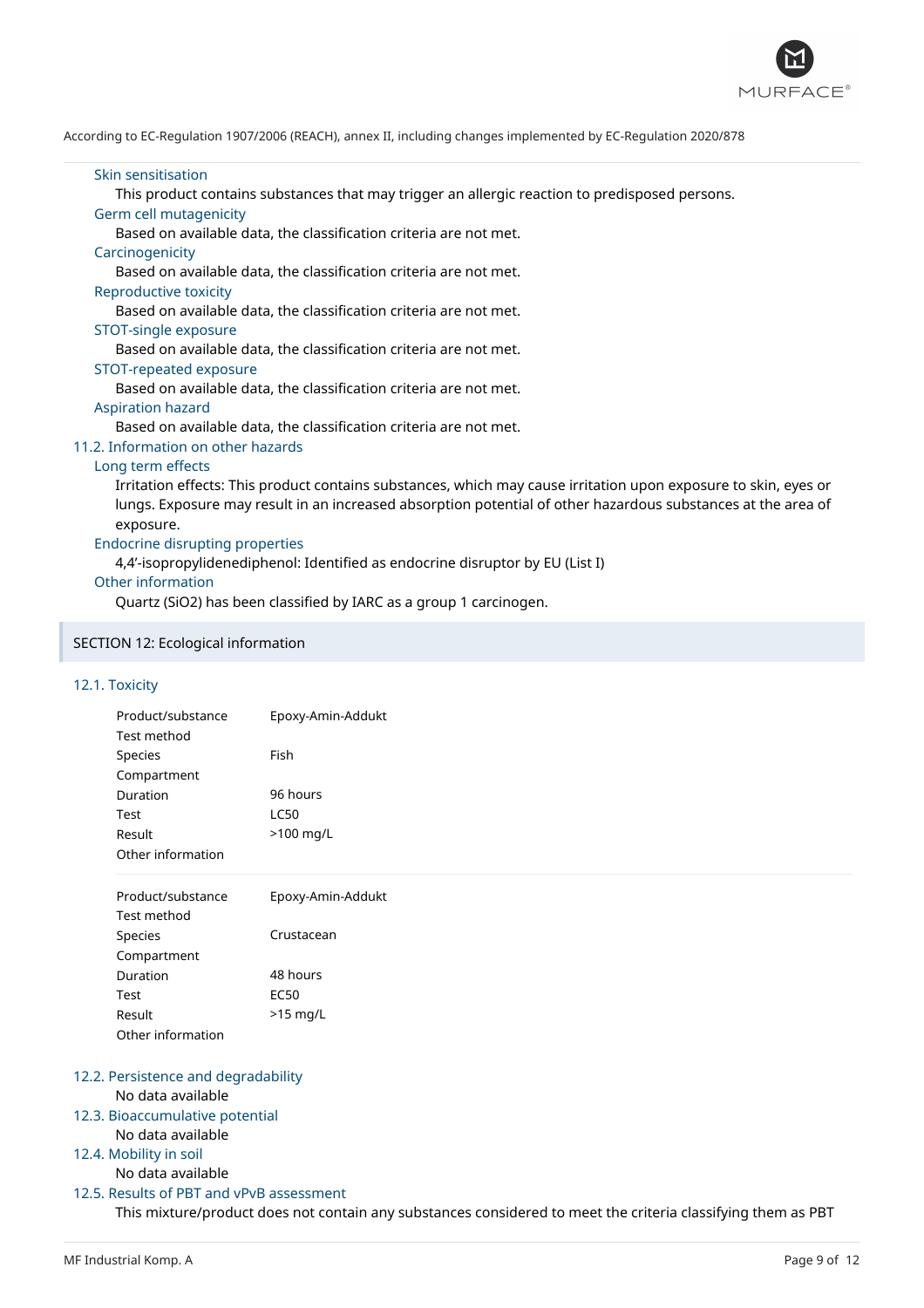

and/or vPvB.

# 12.6. Endocrine disrupting properties

4,4'-isopropylidenediphenol: Identified as endocrine disruptor by EU (List I)

# 12.7. Other adverse effects

No special

SECTION 13: Disposal considerations

#### 13.1. Waste treatment methods

Product is not covered by regulations on dangerous waste.

Regulation (EU) No 1357/2014 of 18 December 2014 on waste.

# EWC code

Not applicable

# Specific labelling

Not applicable

# Contaminated packing

Packaging containing residues of the product must be disposed of similarly to the product.

#### SECTION 14: Transport information

# 14.1. - 14.4.

Not dangerous goods according to ADR, IATA and IMDG.

# ADR/RID

Not applicable

# IMDG

Not applicable

# MARINE POLLUTANT

**IATA** 

No

Not applicable

# 14.5. Environmental hazards

Not applicable

- 14.6. Special precautions for user Not applicable
- 14.7. Maritime transport in bulk according to IMO instruments
	- No data available

### SECTION 15: Regulatory information

#### 15.1. Safety, health and environmental regulations/legislation specific for the substance or mixture

Restrictions for application

Restricted to professional users.

Demands for specific education

# No specific requirements

SEVESO - Categories / dangerous substances

Not applicable

Additional information Not applicable

Sources

The Management of Health and Safety at Work Regulations 1999 [3] According to UK REACH, Annex XVII, the substance is subject to restrictions. 2005 No. 2773 ENVIRONMENTAL PROTECTION: The Volatile Organic Compounds in Paints, Varnishes and Vehicle Refinishing Products Regulations 2005.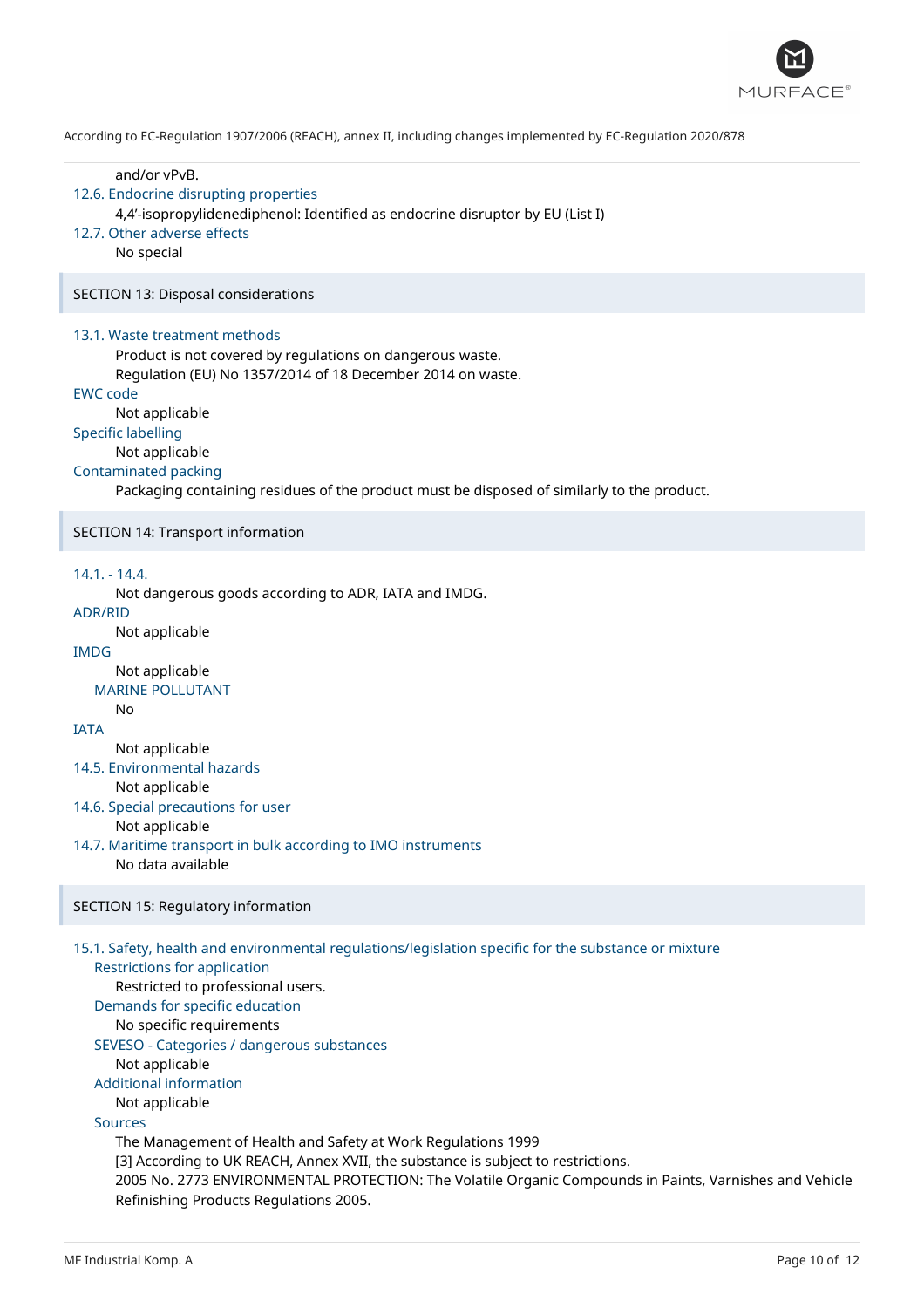

CLP Regulation (EC) No 1272/2008, as retained and amended in UK law. EC-Regulation 1907/2006 (REACH), as amended by UK REACH Regulations SI 2019/758 15.2. Chemical safety assessment

No

# SECTION 16: Other information

# Full text of H-phrases as mentioned in section 3

H302, Harmful if swallowed.

H311, Toxic in contact with skin.

H312, Harmful in contact with skin.

H314, Causes severe skin burns and eye damage.

H317, May cause an allergic skin reaction.

H318, Causes serious eye damage.

H335, May cause respiratory irritation.

H360F, May damage fertility.

H361, Suspected of damaging fertility or the unborn child.

H372, Causes damage to organs through prolonged or repeated exposure.

H373, May cause damage to organs through prolonged or repeated exposure.

H411, Toxic to aquatic life with long lasting effects.

H412, Harmful to aquatic life with long lasting effects.

Abbreviations and acronyms

ADN = European Provisions concerning the International Carriage of Dangerous Goods by Inland Waterway

ADR = The European Agreement concerning the International Carriage of Dangerous Goods by Road

ATE = Acute Toxicity Estimate

BCF = Bioconcentration Factor

CAS = Chemical Abstracts Service

CE = Conformité Européenne

CLP = Classification, Labelling and Packaging Regulation [Regulation (EC) No. 1272/2008]

CSA = Chemical Safety Assessment

CSR = Chemical Safety Report

DMEL = Derived Minimal Effect Level

DNEL = Derived No Effect Level

EINECS = European Inventory of Existing Commercial chemical Substances

ES = Exposure Scenario

EUH statement = CLP-specific Hazard statement

EWC = European Waste Catalogue

GHS = Globally Harmonized System of Classification and Labelling of Chemicals

IARC = International Agency for Research on Cancer (IARC)

IATA = International Air Transport Association

IBC = Intermediate Bulk Container

IMDG = International Maritime Dangerous Goods

LogPow = logarithm of the octanol/water partition coefficient

MARPOL = International Convention for the Prevention of Pollution From Ships, 1973 as modified by the Protocol of 1978. ("Marpol" = marine pollution)

OECD = Organisation for Economic Co-operation and Development

PBT = Persistent, Bioaccumulative and Toxic

PNEC = Predicted No Effect Concentration

RID = The Regulations concerning the International Carriage of Dangerous Goods by Rail

RRN = REACH Registration Number

SCL = A specific concentration limit.

SVHC = Substances of Very High Concern

STOT-RE = Specific Target Organ Toxicity - Repeated Exposure

STOT-SE = Specific Target Organ Toxicity - Single Exposure